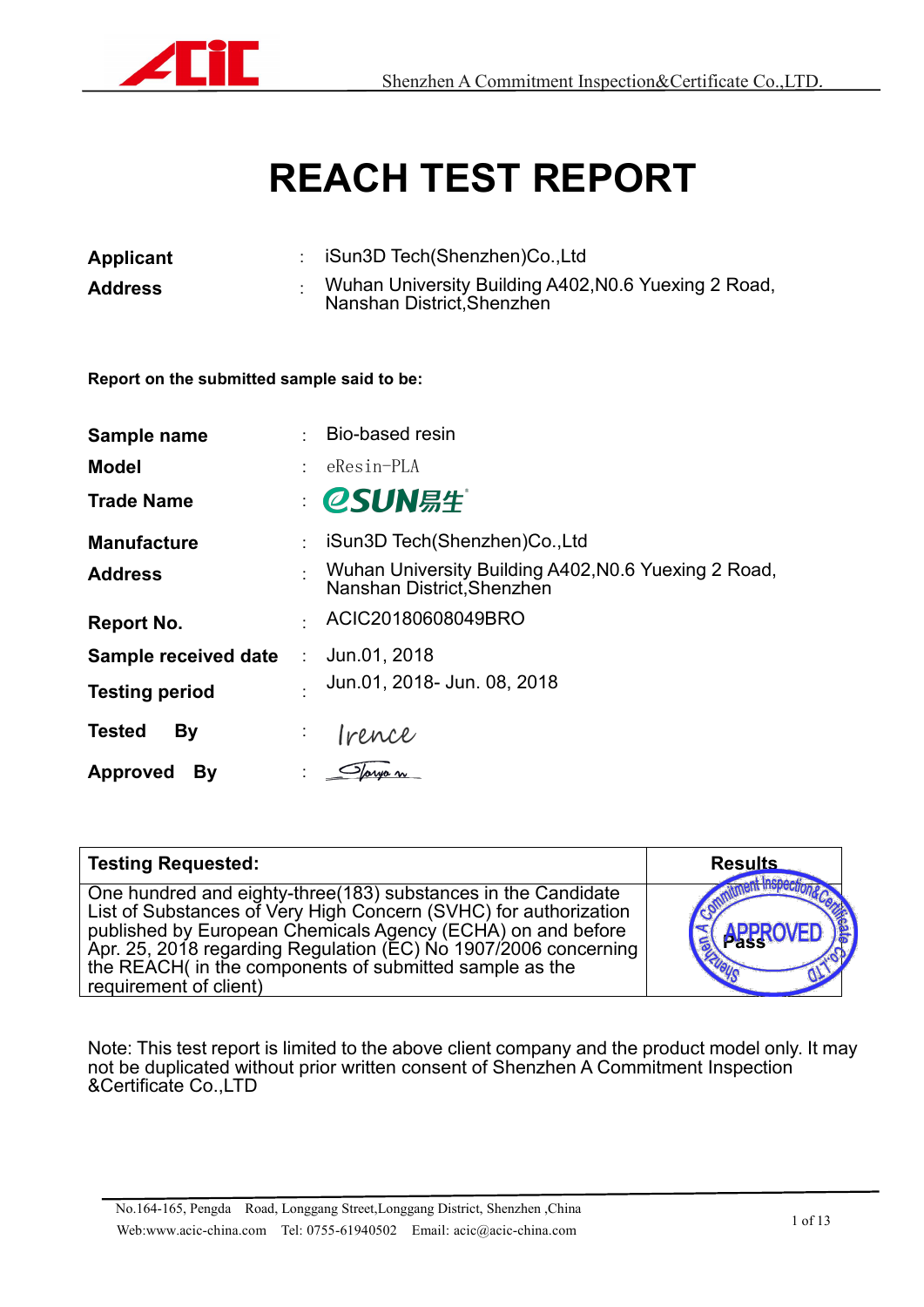

#### **Remark:**

- (1) The chemical analysis of specified SVHC is performed by means of currently available analytical techniques against the following SVHC related documents published by ECHA: These lists are under evaluation by ECHA and may subject to change in the future.
- (2) Concerning article(s):

In accordance with Regulation (EC) No 1907/2006, any EU producer or importer of articles shall notify ECHA, in accordance with paragraph 4 of Article 7, if a substance meets the criteria in Article 57 and is identified in accordance with Article 59(1) of the Regulation, if (a) the substance in the Candidate List is present in those articles in quantities totaling over one tonne per producer or importer per year; and (b) the substance in the Candidate List is present in those articles above a concentration of 0.1% weight by weight (w/w). Article 33 of Regulation (EC) No 1907/2006 requires supplier of an article containing a substance meeting the criteria in Article 57 and identified in accordance with Article 59(1) in a concentration above 0.1% weight by weight (w/w) shall provide the recipient of the article with sufficient information, available to the supplier, to allow safe use of the article including, as a minimum, the name of that substance in the Candidate List. adopts the interpretation of ECHA for SVHC in article unless indicated otherwise. Detail explanation is available at the following link:

(3) Concerning material(s):

Test results in this report are based on the tested sample. This report refers to testing result of tested sample substance homogenous material(s). In case such material is being used to compose an article, the results indicated in this report may not represent SVHC concentration in such article. If this report refers to testing result of composite material group by equal weight proportion, the material in each composite test group may come from more than one article.

If the sample is a substance or mixture, and it directly exports to EU, client has the obligation to comply with the supply chain communication obligation under Article 31 of Regulation (EC) No. 1907/2006 and the conditions of Authorization of substance of very high concern included in the annex XIV of the Regulation (EC) No. 1907/2006

(4) Concerning substance and preparation:

If a SVHC is found over 0.1% (w/w) and/or the specific concentration limit which is set in Regulation (EC) No 1272/2008 and No 790/2009, client is suggested to prepare a Safety Data Sheet (SDS) against the SVHC to comply with the supply chain communication obligation under Regulation (EC) No 1907/2006, in which: - a substance that is classified as hazardous under the CLP Regulation (EC) No 1272/2008.<br>- a mixture that is classified as dangerous according Dangerous Preparations Directive 1999/45/EC or

classified as hazardous under the CLP Regulation (EC) No 1272/2008, when their concentrations are equal to, or greater than, those defined in the Article 3(3) of 1999/45/EC or the lower values given in Part 3 of Annex VI of Regulation (EC) No. 1272/2008; or - a mixture is not classified as dangerous under Directive 1999/45/EC, but contains either: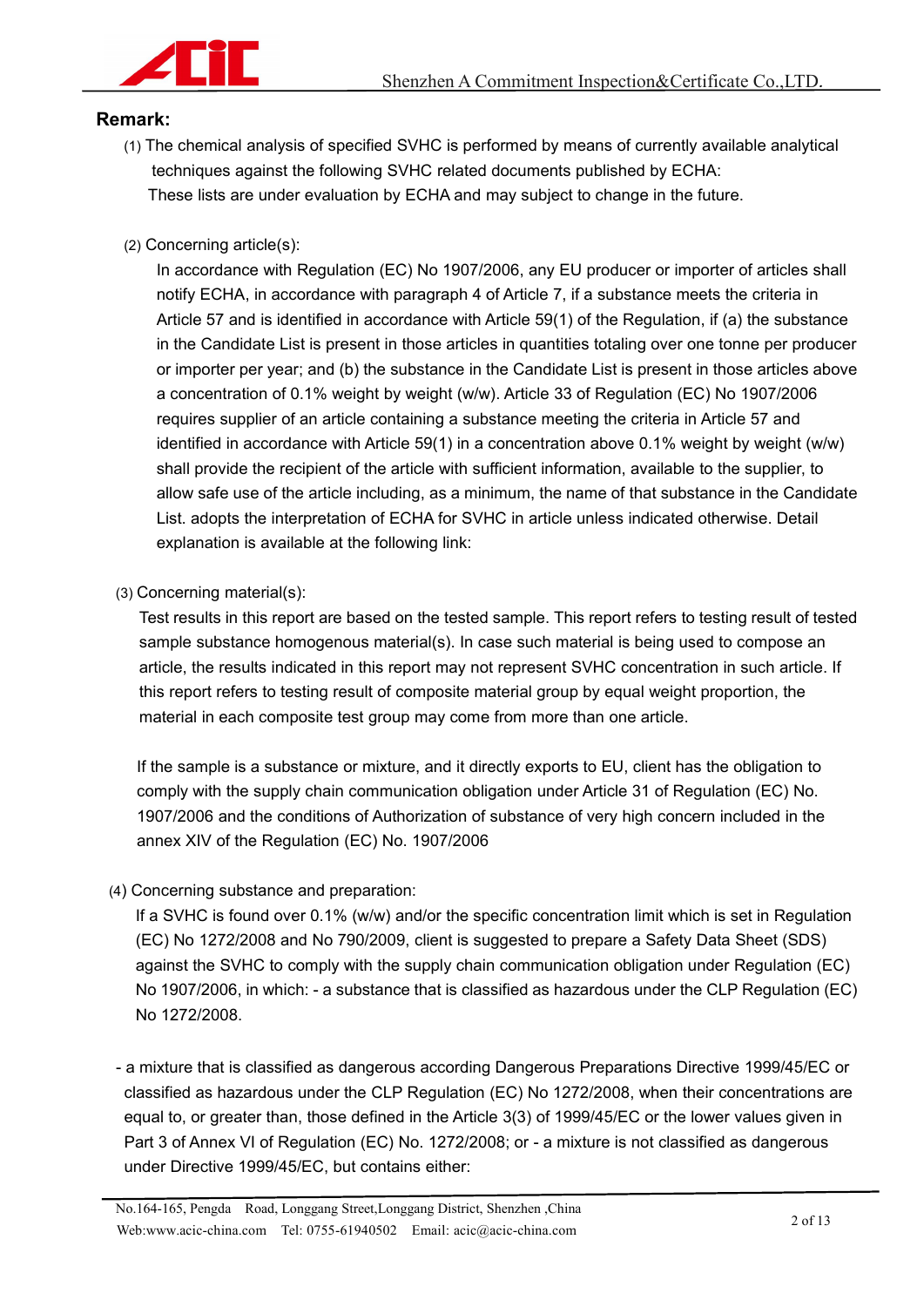

- (a) a substance posing human health or environmental hazards in an individual concentration of  $\geq$ 1% by weight for mixtures that are solid or liquids (i.e., non-gaseous mixtures) or  $\geq 0.2$  % by volume for gaseous mixtures; or
- (b) a substance that is PBT, or vPvB in an individual concentration of  $\geq 0.1$  % by weight for mixtures that are solid or liquids (i.e., non-gaseous mixtures); or
- (c) a substance on the SVHC candidate list (for reasons other than those listed above), in an individual concentration of  $\geqslant$  0.1 % by weight for non-gaseous mixtures; or
- (d) a substance for which there are Europe-wide workplace exposure limits.
- (5) If a SVHC is found over the reporting limit, client is suggested to identify the componentwhich Contains the SVHC and the exact concentration of the SVHC by requesting further quantitative analysis from the laboratory.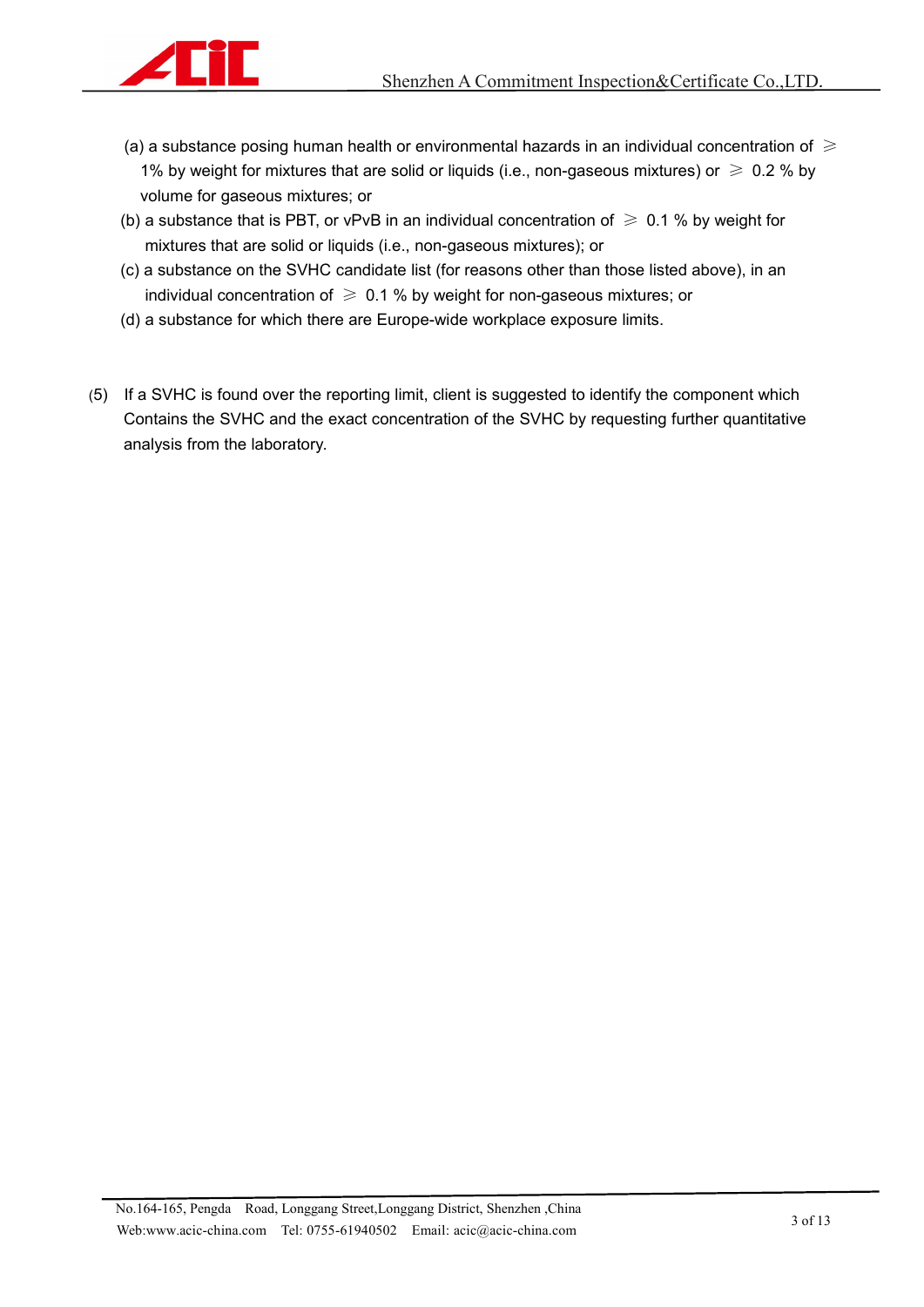

#### **Test Method:**

In-House method- GZTC CHEM-TOP-092-01, GZTC CHEM-TOP-092-02, Analyzed by ICP-OES, UV-VIS, GC-MS, HPLC-DAD/MS and Colorimetric Method.

#### **Report Results:**

| <b>Batch</b>               |                         | No. Substance Name                                        | CAS No.        | <b>RL</b> (%) |
|----------------------------|-------------------------|-----------------------------------------------------------|----------------|---------------|
|                            | 1                       | 4,4'-Diaminodiphenylmethane(MDA)                          | 101-77-9       | 0.050         |
| ı                          | $\overline{2}$          | 5-tert-butyl-2,4,6-trinitro-m-xylene                      | $81 - 15 - 2$  | 0.050         |
|                            |                         | (musk xylene)                                             |                |               |
| $\mathbf{I}$               | 3                       | Alkanes, C10-13, chloro (Short Chain                      | 85535-84-8     | 0.050         |
|                            |                         | <b>Chlorinated Paraffins)</b>                             |                |               |
| $\mathbf{I}$               | $\overline{\mathbf{4}}$ | Anthracene                                                | 120-12-7       | 0.050         |
| $\mathsf{I}$               | 5                       | Benzyl butyl phthalate (BBP)                              | 85-68-7        | 0.050         |
| ı                          | 6                       | Bis(2-ethylhexyl)phthalate (DEHP)                         | 117-81-7       | 0.050         |
| $\mathsf{I}$               | 7                       | Bis(tributyltin) oxide (TBTO)                             | 56-35-9        | 0.050         |
| $\mathsf{I}$               | 8                       | Cobalt dichloride*                                        | 7646-79-9      | 0.005         |
| I                          | 9                       | Diarsenic pentaoxide*                                     | 1303-28-2      | 0.005         |
| $\overline{\phantom{a}}$   | 10                      | Diarsenic trioxide*                                       | 1327-53-3      | 0.005         |
| $\mathsf{I}$               | 11                      | Dibutyl phthalate (DBP)                                   | 84-74-2        | 0.050         |
| ı                          | 12                      | Hexabromocyclododecane (HBCDD) and all                    | 25637-99-4,    | 0.050         |
|                            |                         | major diastereoisomers identified ( $\alpha$ -HBCDD,      | 3194-55-6      |               |
|                            |                         | $β$ -HBCDD, γ- HBCDD) Δ                                   |                |               |
| ı                          | 13                      | Lead hydrogen arsenate*                                   | 7784-40-9      | 0.005         |
| $\mathsf{I}$               | 14                      | Sodium dichromate*                                        | 7789-12-0,     | 0.005         |
|                            |                         |                                                           | 10588-01-9     |               |
| $\mathbf{I}$               | 15                      | Triethyl arsenate*                                        | 15606-95-8     | 0.005         |
| $\ensuremath{\mathsf{II}}$ | 16                      | 2,4-Dinitrotoluene                                        | $121 - 14 - 2$ | 0.050         |
| $\rm H$                    | 17                      | Acrylamide                                                | 79-06-1        | 0.050         |
| Ш                          | 18                      | Anthracene oil*                                           | 90640-80-5     | 0.050         |
| $\ensuremath{\mathsf{II}}$ | 19                      | Anthracene oil, anthracene paste*                         | 90640-81-6     | 0.050         |
| $\rm H$                    | 20                      | Anthracene oil, anthracene paste, anthracene<br>fraction* | 91995-15-2     | 0.050         |
| $\ensuremath{\mathsf{II}}$ | 21                      | Anthracene oil, anthracene paste, distn.<br>Lights*       | 91995-17-4     | 0.050         |
| $\mathbf{II}$              | 22                      | Anthracene oil, anthracene-low*                           | 90640-82-7     | 0.050         |
| $\ensuremath{\mathsf{II}}$ | 23                      | Diisobutyl phthalate                                      | 84-69-5        | 0.050         |
| $\ensuremath{\mathsf{II}}$ | 24                      | Lead chromate molybdate sulphate red                      | 12656-85-8     | 0.005         |
|                            |                         | (C.I. Pigment Red 104)*                                   |                |               |
| $\rm H$                    | 25                      | Lead chromate*                                            | 7758-97-6      | 0.005         |
| $\ensuremath{\mathsf{II}}$ | 26                      | Lead sulfochromate yellow (C.I. Pigment                   | 1344-37-2      | 0.005         |
|                            |                         | Yellow 34)*                                               |                |               |
| $\ensuremath{\mathsf{II}}$ | 27                      | Pitch, coal tar, high temp.*                              | 65996-93-2     | 0.050         |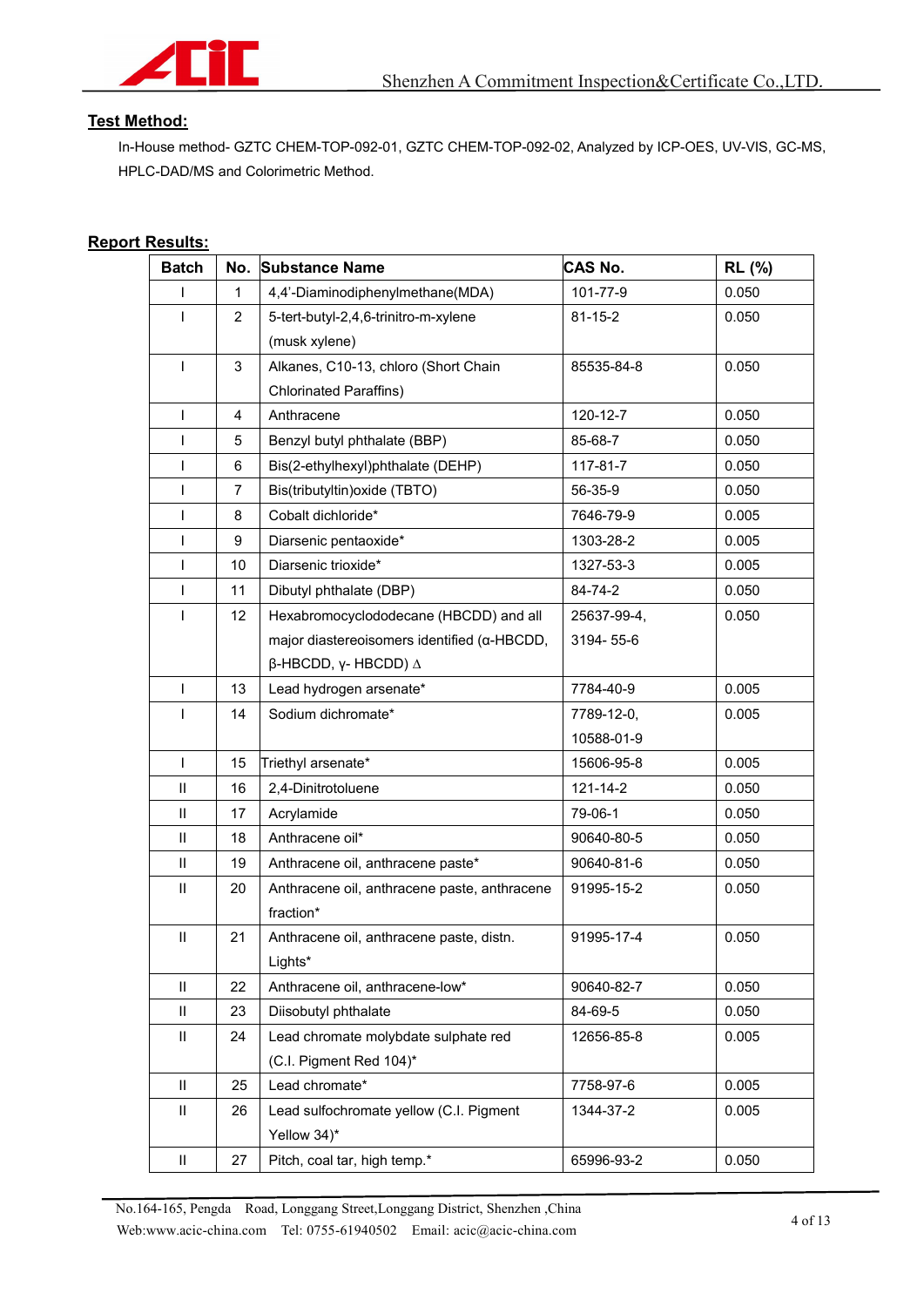

| $\ensuremath{\mathsf{II}}$ | 28 | Tris(2-chloroethyl)phosphate               | 115-96-8            | 0.050 |
|----------------------------|----|--------------------------------------------|---------------------|-------|
| Ш                          | 29 | Ammonium dichromate*                       | 7789-09-5           | 0.005 |
| Ш                          | 30 | Boric acid*                                | 10043-35-3,         | 0.005 |
|                            |    |                                            | 11113-50-1          |       |
| Ш                          | 31 | Disodium tetraborate, anhydrous*           | 1303-96-4,          | 0.005 |
|                            |    |                                            | 1330-43-4,          |       |
|                            |    |                                            | 12179-04-3          |       |
| Ш                          | 32 | Potassium chromate*                        | 7789-00-6           | 0.005 |
| Ш                          | 33 | Potassium dichromate*                      | 7778-50-9           | 0.005 |
| Ш                          | 34 | Sodium chromate*                           | 7775-11-3           | 0.005 |
| Ш                          | 35 | Tetraboron disodium heptaoxide, hydrate*   | 12267-73-1          | 0.005 |
| Ш                          | 36 | Trichloroethylene                          | 79-01-6             | 0.050 |
| $\mathsf{IV}$              | 37 | 2-Ethoxyethanol                            | 110-80-5            | 0.050 |
| IV                         | 38 | 2-Methoxyethanol                           | 109-86-4            | 0.050 |
| IV                         | 39 | Chromic acid, Oligomers of chromic         | 7738-94-5,-         | 0.005 |
|                            |    | acid and dichromic acid, Dichromic acid*   | 13530-68-2          |       |
| IV                         | 40 | Chromium trioxide*                         | 1333-82-0           | 0.005 |
| IV                         | 41 | Cobalt(II) carbonate*                      | 513-79-1            | 0.005 |
| $\mathsf{IV}$              | 42 | Cobalt(II) diacetate*                      | 71-48-7             | 0.005 |
| IV                         | 43 | Cobalt(II) dinitrate*                      | 10141-05-6          | 0.005 |
| $\mathsf{IV}$              | 44 | Cobalt(II) sulphate*                       | 10124-43-3          | 0.005 |
| $\vee$                     | 45 | 1,2,3-trichloropropane                     | 96-18-4             | 0.050 |
| V                          | 46 | 1,2-Benzenedicarboxylic acid, di-C6-8-     | 71888-89-6          | 0.050 |
|                            |    | branched alkyl esters, C7-rich             |                     |       |
| $\vee$                     | 47 | 1,2-Benzenedicarboxylic acid, di-C7-       | 68515-42-4          | 0.050 |
|                            |    | 11-branched and linear alkyl esters        |                     |       |
| $\vee$                     | 48 | 1-methyl-2-pyrrolidone                     | 872-50-4            | 0.050 |
| $\vee$                     | 49 | 2-ethoxyethyl acetate                      | 111-15-9            | 0.050 |
| V                          | 50 | Hydrazine                                  | 7803-57-8,          | 0.050 |
|                            |    |                                            | 302-01-2            |       |
| $\vee$                     | 51 | strontium chromate*                        | 7789-06-2           | 0.005 |
| VI                         | 52 | 1,2-Dichloroethane                         | 107-06-2            | 0.050 |
| VI                         | 53 | 2,2'-dichloro-4,4'-methylenedianiline      | $101 - 14 - 4$      | 0.050 |
| VI                         | 54 | 2-Methoxyaniline; o-Anisidine              | $90 - 04 - 0$       | 0.050 |
| VI                         | 55 | 4-(1,1,3,3-tetramethylbutyl)phenol         | 140-66-9            | 0.050 |
| VI                         | 56 | Aluminosilicate Refractory Ceramic         | 650-017-00-8 (Index | 0.005 |
|                            |    | Fibres*                                    | no.)                |       |
| VI                         | 57 | Arsenic acid*                              | 7778-39-4           | 0.005 |
| VI                         | 58 | Bis(2-methoxyethyl) ether                  | 111-96-6            | 0.050 |
| VI                         | 59 | Bis(2-methoxyethyl) phthalate              | 117-82-8            | 0.050 |
| VI                         | 60 | Calcium arsenate*                          | 7778-44-1           | 0.005 |
| VI                         | 61 | Dichromium tris(chromate)*                 | 24613-89-6          | 0.005 |
| VI                         | 62 | Formaldehyde, oligomeric reaction products | 25214-70-4          | 0.050 |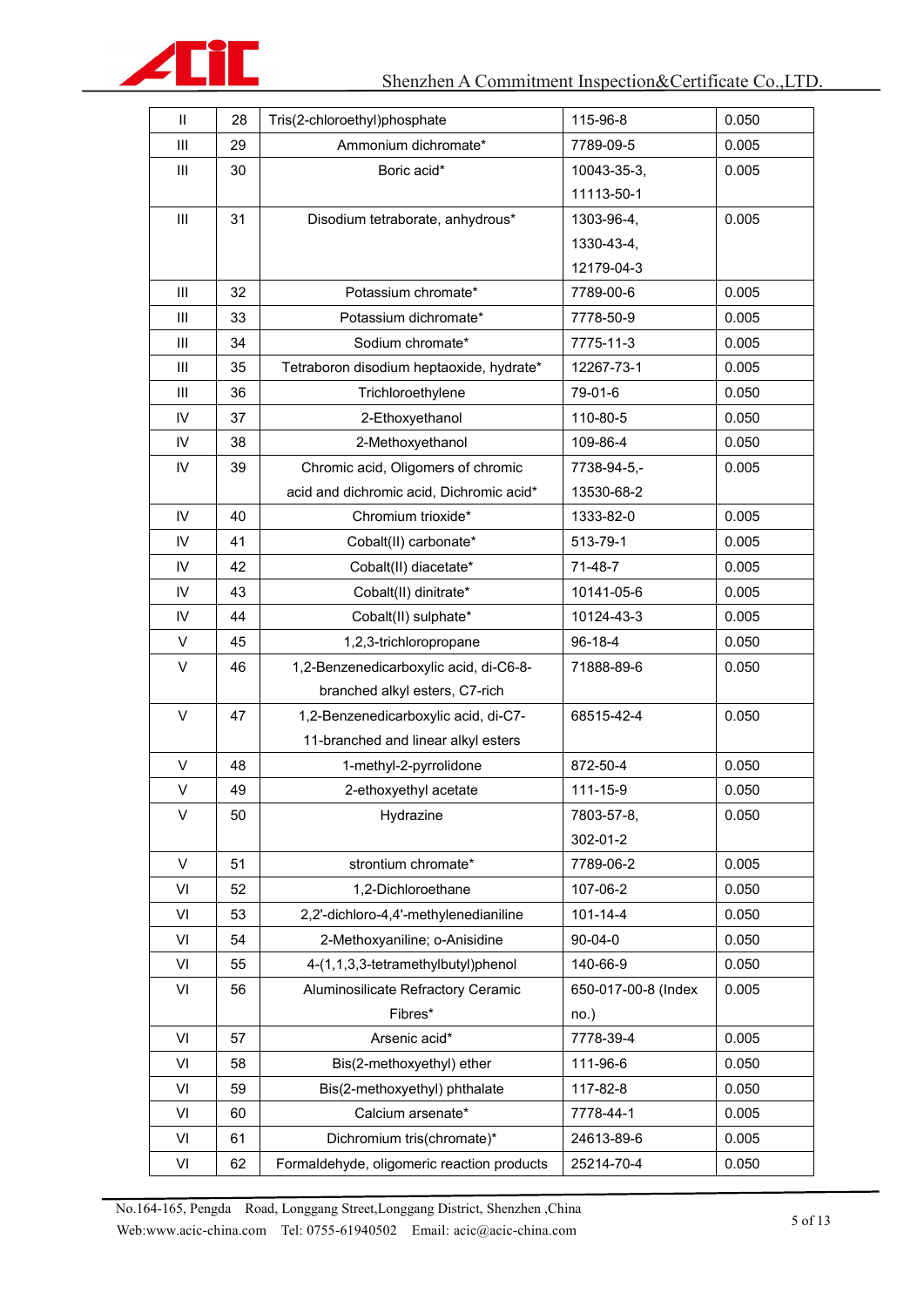

|                                       |    | with aniline                                        |                     |       |
|---------------------------------------|----|-----------------------------------------------------|---------------------|-------|
| VI<br>63<br>Lead diazide, Lead azide* |    | 13424-46-9                                          | 0.005               |       |
| VI                                    | 64 | Lead dipicrate*                                     | 6477-64-1           | 0.005 |
| VI                                    | 65 | Lead styphnate*                                     | 15245-44-0          | 0.005 |
| VI                                    | 66 | N,N-dimethylacetamide                               | 127-19-5            | 0.050 |
| VI                                    | 67 | Pentazinc chromate octahydroxide*                   | 49663-84-5          | 0.005 |
| VI                                    | 68 | Phenolphthalein                                     | 77-09-8             | 0.050 |
| VI                                    | 69 | Potassium                                           | 11103-86-9          | 0.005 |
|                                       |    | hydroxyoctaoxodizincatedichromate*                  |                     |       |
| VI                                    | 70 | Trilead diarsenate*                                 | 3687-31-8           | 0.005 |
| VI                                    | 71 | Zirconia Aluminosilicate Refractory                 | 650-017-00-8 (Index | 0.005 |
|                                       |    | Ceramic Fibres*                                     | no.)                |       |
| VII                                   | 72 | [4-[[4-anilino-1-naphthyl][4-                       | 2580-56-5           | 0.050 |
|                                       |    | (dimethylamino)phenyl]methylene]cycl                |                     |       |
|                                       |    | ohexa-2,5-dien-1-ylidene] dimethylammonium          |                     |       |
|                                       |    | chloride (C.I. Basic                                |                     |       |
|                                       |    | Blue 26)§                                           |                     |       |
| VII                                   | 73 | [4-[4,4'-bis(dimethylamino)                         | 548-62-9            | 0.050 |
|                                       |    | benzhydrylidene]cyclohexa-2,5-dien-1-               |                     |       |
|                                       |    | ylidene]dimethylammonium chloride (C.I.             |                     |       |
|                                       |    | Basic Violet 3) §                                   |                     |       |
| VII                                   | 74 | 1,2-bis(2-methoxyethoxy)ethane                      | 112-49-2            | 0.050 |
|                                       |    | (TEGDME; triglyme)                                  |                     |       |
| VII                                   | 75 | 1,2-dimethoxyethane; ethylene glycol dimethyl       | $110 - 71 - 4$      | 0.050 |
|                                       |    | ether (EGDME)                                       |                     |       |
| VII                                   | 76 | 4,4'-bis(dimethylamino) benzophenone                | 90-94-8             | 0.050 |
|                                       |    | (Michler's Ketone)                                  |                     |       |
| VII                                   | 77 | 4,4'-bis(dimethylamino)-4"- (methylamino)trityl     | $561 - 41 - 1$      | 0.050 |
|                                       |    | alcohol§                                            |                     |       |
| VII                                   | 78 | Diboron trioxide*                                   | 1303-86-2           | 0.005 |
| VII                                   | 79 | Formamide                                           | $75-12-7$           | 0.050 |
| VII                                   | 80 | Lead(II) bis(methanesulfonate)*                     | 17570-76-2          | 0.005 |
| VII                                   | 81 | N,N,N',N'-tetramethyl-4,4'- methylenedianiline      | 101-61-1            | 0.050 |
|                                       |    | (Michler's base)                                    |                     |       |
| VII                                   | 82 | TGIC (1,3,5-tris(oxiranylmethyl)-1,3,5-             | 2451-62-9           | 0.050 |
|                                       |    | triazine-2,4,6(1H,3H,5H)-trione)                    |                     |       |
| VII                                   | 83 | $\alpha$ , $\alpha$ -Bis[4-(dimethylamino)phenyl]-4 | 6786-83-0           | 0.050 |
|                                       |    | (phenylamino)naphthalene-1-methanol (C.I.           |                     |       |
|                                       |    | Solvent Blue 4) §                                   |                     |       |
|                                       |    |                                                     |                     |       |
| VII                                   | 84 | $β$ -TGIC (1,3,5-tris[(2S and 2R)-2,3-              | 59653-74-6          | 0.050 |
|                                       |    | epoxypropyl]-1,3,5-triazine-2,4,6-                  |                     |       |
|                                       |    | $(1H, 3H, 5H)$ -trione)                             |                     |       |
| VIII                                  | 85 | [Phthalato(2-)]dioxotrilead*                        | 69011-06-9          | 0.005 |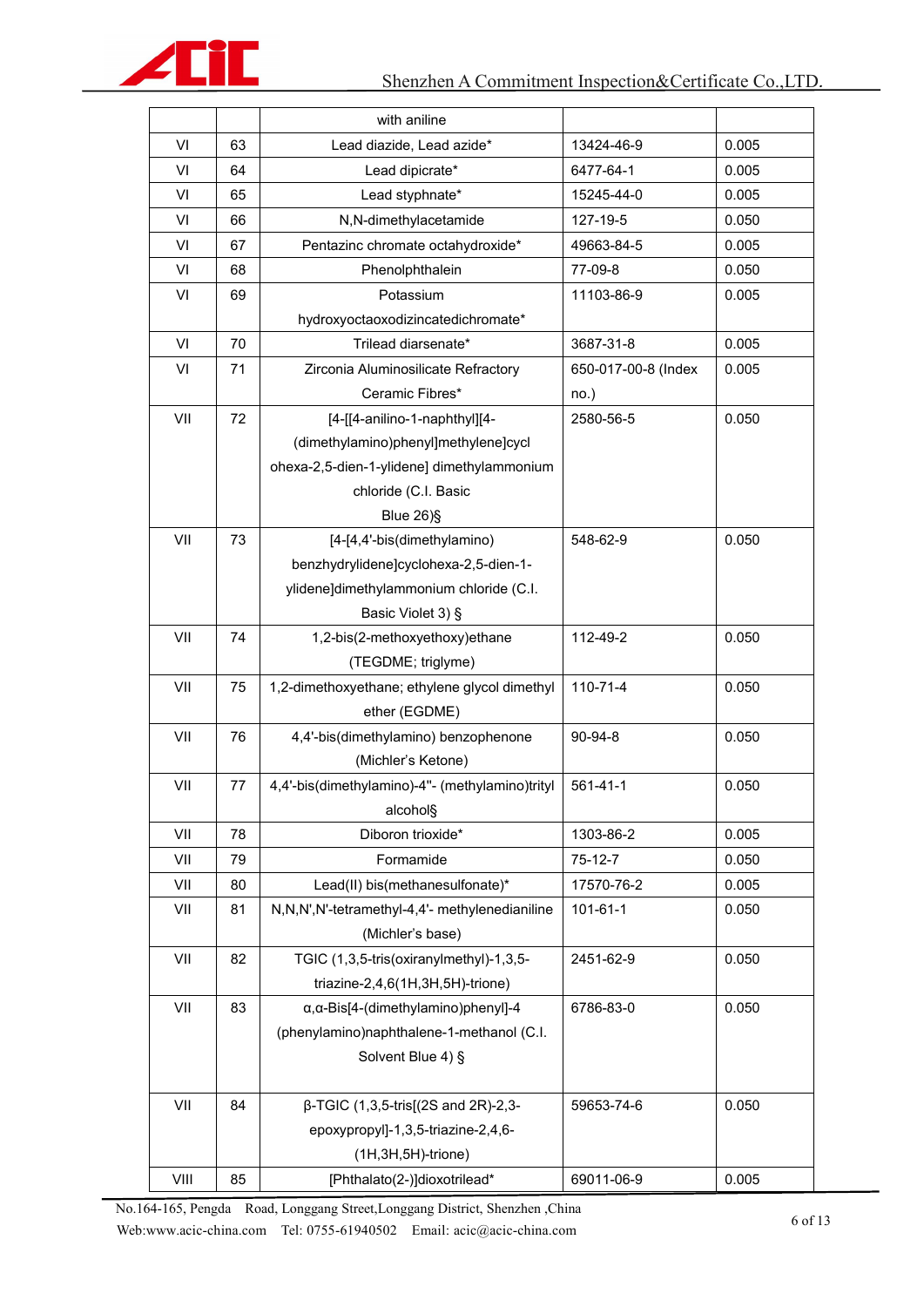

| VIII | 86                  | 1,2-Benzenedicarboxylic acid, dipentylester, |                          |       |
|------|---------------------|----------------------------------------------|--------------------------|-------|
|      | branched and linear |                                              | 84777-06-0               | 0.050 |
| VIII | 87                  | 1,2-Diethoxyethane                           | 629-14-1                 | 0.050 |
| VIII | 88                  | 1-Bromopropane                               | 106-94-5                 | 0.050 |
| VIII | 89                  | 3-Ethyl-2-methyl-2-(3-methylbutyl)-1,3-      | 143860-04-2              | 0.050 |
|      |                     | oxazolidine                                  |                          |       |
| VIII | 90                  | 4-(1,1,3,3-tetramethylbutyl)phenol,          | $\overline{\phantom{a}}$ | 0.050 |
|      |                     | ethoxylated                                  |                          |       |
| VIII | 91                  | 4,4'-Methylenedi-o-toluidine                 | 838-88-0                 | 0.050 |
| VIII | 92                  | 4,4'-Oxydianiline and its salts              | 101-80-4                 | 0.050 |
| VIII | 93                  | 4-Aminoazobenzene                            | 60-09-3                  | 0.050 |
| VIII | 94                  | 4-Methyl-m-phenylenediamine                  | 95-80-7                  | 0.050 |
| VIII | 95                  | 4-Nonylphenol, branched and linear           |                          | 0.050 |
| VIII | 96                  | 6-Methoxy-m-toluidine                        | 120-71-8                 | 0.050 |
| VIII | 97                  | Acetic acid, lead salt, basic*               | 51404-69-4               | 0.005 |
| VIII | 98                  | Biphenyl-4-ylamine                           | $92 - 67 - 1$            | 0.050 |
| VIII | 99                  | Bis(pentabromophenyl) ether                  | 1163-19-5                | 0.050 |
|      |                     | (DecaBDE)                                    |                          |       |
| VIII | 100                 | Cyclohexane-1,2-dicarboxylic                 | $85-42-7,$               | 0.050 |
|      |                     | anhydride,                                   | 13149-00-3,              |       |
|      |                     | cis-cyclohexane-1,2-dicarboxylic             | 14166-21-3               |       |
|      |                     | anhydride,                                   |                          |       |
|      |                     | trans-cyclohexane-1,2-dicarboxylic anhydride |                          |       |
| VIII | 101                 | Diazene-1,2-dicarboxamide (C,C'-             | 123-77-3                 | 0.050 |
|      |                     | azodi(formamide))                            |                          |       |
| VIII | 102                 | Dibutyltin dichloride (DBTC)                 | 683-18-1                 | 0.050 |
| VIII | 103                 | Diethyl sulphate                             | 64-67-5                  | 0.050 |
| VIII | 104                 | Diisopentylphthalate                         | 605-50-5                 | 0.050 |
| VIII | 105                 | Dimethyl sulphate                            | $77 - 78 - 1$            | 0.050 |
| VIII | 106                 | Dinoseb                                      | 88-85-7                  | 0.050 |
| VIII | 107                 | Dioxobis(stearato)trilead*                   | 12578-12-0               | 0.005 |
| VIII | 108                 | Fatty acids, C16-18, lead salts*             | 91031-62-8               | 0.005 |
| VIII | 109                 | Furan                                        | 110-00-9                 | 0.050 |
| VIII | 110                 | Henicosafluoroundecanoic acid                | 2058-94-8                | 0.050 |
| VIII | 111                 | Heptacosafluorotetradecanoic acid            | 376-06-7                 | 0.050 |
| VIII | 112                 | Hexahydromethylphthalic anhydride,           |                          | 0.050 |
|      |                     | Hexahydro-4-methylphthalic anhydride,        |                          |       |
|      |                     | Hexahydro-1- methylphthalic anhydride,       |                          |       |
|      |                     | Hexahydro-                                   |                          |       |
|      |                     | 3-methylphthalic anhydride                   |                          |       |
| VIII | 113                 | Lead bis(tetrafluoroborate)*                 | 13814-96-5               | 0.005 |
| VIII | 114                 | Lead cyanamidate*                            | 20837-86-9               | 0.005 |
| VIII | 115                 | Lead dinitrate*                              | 10099-74-8               | 0.005 |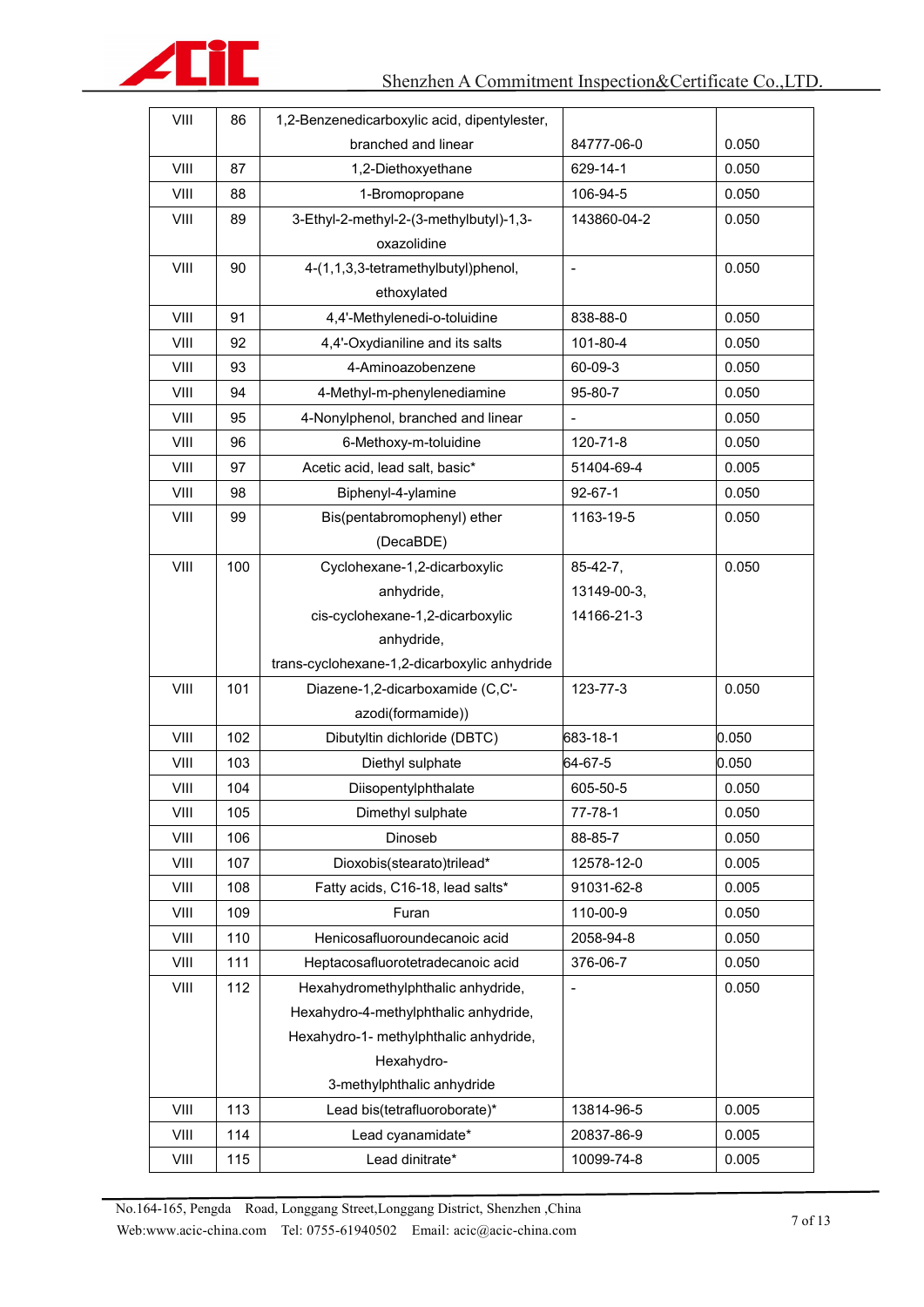

| VIII           | 116 | Lead monoxide*                              | 1317-36-8      | 0.005 |
|----------------|-----|---------------------------------------------|----------------|-------|
| VIII           | 117 | Lead oxide sulfate*                         | 12036-76-9     | 0.005 |
| VIII           | 118 | Lead tetroxide (orange lead)*               | 1314-41-6      | 0.005 |
| VIII           | 119 | Lead titanium trioxide*                     | 12060-00-3     | 0.005 |
| VIII           | 120 | Lead titanium zirconium oxide*              | 12626-81-2     | 0.005 |
| VIII           | 121 | Methoxyacetic acid                          | 625-45-6       | 0.050 |
| VIII           | 122 | Methyloxirane (Propylene oxide)             | 75-56-9        | 0.050 |
| VIII           | 123 | N,N-Dimethylformamide                       | 68-12-2        | 0.050 |
| VIII           | 124 | N-Methylacetamide                           | 79-16-3        | 0.050 |
| VIII           | 125 | N-Pentyl-isopentylphthalate                 | 776297-69-9    | 0.050 |
| VIII           | 126 | o-Aminoazotoluene                           | 97-56-3        | 0.050 |
| VIII           | 127 | o-Toluidine                                 | 95-53-4        | 0.050 |
| VIII           | 128 | Pentacosafluorotridecanoic acid             | 72629-94-8     | 0.050 |
| VIII           | 129 | Pentalead tetraoxide sulphate*              | 12065-90-6     | 0.005 |
| VIII           | 130 | Pyrochlore, antimony lead yellow*           | 8012-00-8      | 0.005 |
| VIII           | 131 | Silicic acid, barium salt, lead-doped*      | 68784-75-8     | 0.005 |
| VIII           | 132 | Silicic acid, lead salt*                    | 11120-22-2     | 0.005 |
| VIII           | 133 | Sulfurous acid, lead salt, dibasic*         | 62229-08-7     | 0.005 |
| VIII           | 134 | Tetraethyllead*                             | 78-00-2        | 0.005 |
| VIII           | 135 | Tetralead trioxide sulphate*                | 12202-17-4     | 0.005 |
| VIII           | 136 | Tricosafluorododecanoic acid                | 307-55-1       | 0.050 |
| VIII           | 137 | Trilead bis(carbonate)dihydroxide           | 1319-46-6      | 0.005 |
|                |     | (basic lead carbonate)*                     |                |       |
| VIII           | 138 | Trilead dioxide phosphonate*                | 12141-20-7     | 0.005 |
| IX             | 139 | 4-Nonylphenol, branched and linear,         | $\overline{a}$ | 0.050 |
|                |     | ethoxylated                                 |                |       |
| IX             | 140 | Ammonium pentadecafluorooctanoate           | 3825-26-1      | 0.050 |
|                |     | (APFO)                                      |                |       |
| IX             | 141 | Cadmium oxide*                              | 1306-19-0      | 0.005 |
| IX             | 142 | Cadmium*                                    | 7440-43-9      | 0.005 |
| IX             | 143 | Dipentyl phthalate (DPP)                    | 131-18-0       | 0.050 |
| IX             | 144 | Pentadecafluorooctanoic acid (PFOA)         | 335-67-1       | 0.050 |
| X              | 145 | Cadmium sulphide*                           | 1306-23-6      | 0.005 |
| X              | 146 | Dihexyl phthalate                           | 84-75-3        | 0.050 |
| X              | 147 | Disodium 3,3'-[[1,1'-biphenyl]-4,4'-        | 573-58-0       | 0.050 |
|                |     | diylbis(azo)]bis(4-aminonaphthalene-1-      |                |       |
|                |     | sulphonate) (C.I. Direct Red 28)            |                |       |
| $\mathsf X$    | 148 | Disodium 4-amino-3-[[4'-[(2,4-              | 1937-37-7      | 0.050 |
|                |     | diaminophenyl)azo][1,1'-biphenyl]-4-yl]azo] |                |       |
|                |     | -5-hydroxy-6- (phenylazo)naphthalene-2,7-   |                |       |
|                |     | disulphonate (C.I. Direct Black 38)         |                |       |
| $\pmb{\times}$ | 149 | Imidazolidine-2-thione; (2-imidazoline-     | 96-45-7        | 0.050 |
|                |     | 2-thiol)                                    |                |       |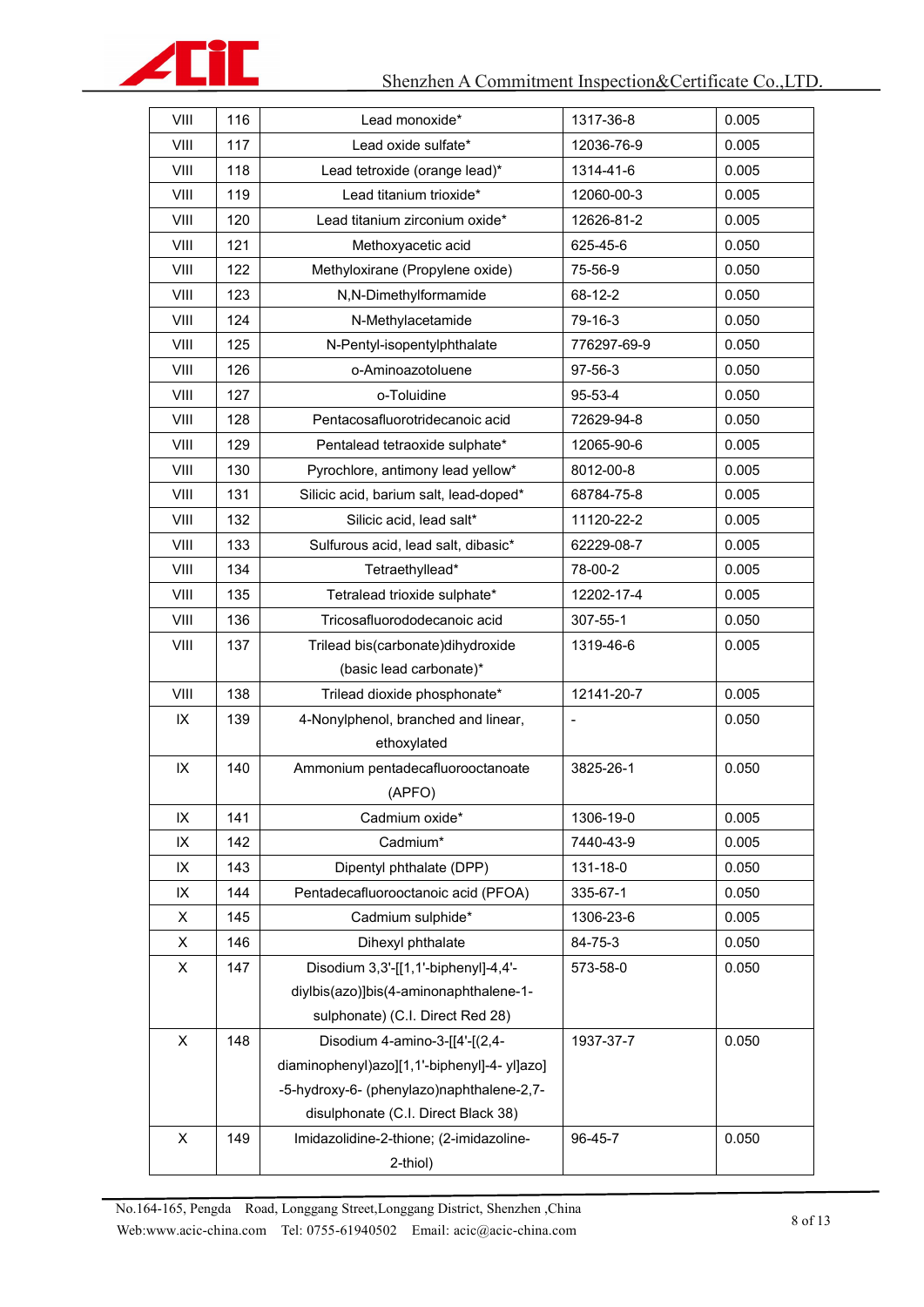

| X    | 150                 | Lead di(acetate)*                                | 301-04-2            | 0.005 |
|------|---------------------|--------------------------------------------------|---------------------|-------|
| X    | 151                 | Trixylyl phosphate                               | 25155-23-1          | 0.050 |
| XI   | 152                 | 1,2-Benzenedicarboxylic acid, dihexyl ester,     | 68515-50-4          | 0.050 |
|      | branched and linear |                                                  |                     |       |
| XI   | 153                 | Cadmium chloride*                                | 10108-64-2          | 0.005 |
| XI   | 154                 | Sodium perborate; perboric acid, sodium salt*    |                     | 0.005 |
| XI   | 155                 | Sodium peroxometaborate*                         | 7632-04-4           | 0.005 |
| XII  | 156                 | 2-(2H-benzotriazol-2-yl)-4,6-                    | 25973-55-1          | 0.050 |
|      |                     | ditertpentylphenol (UV-328)                      |                     |       |
| XII  | 157                 | 2-benzotriazol-2-yl-4,6-di-tert- butylphenol     | 3846-71-7           | 0.050 |
|      |                     | $(UV-320)$                                       |                     |       |
| XII  | 158                 | 2-ethylhexyl 10-ethyl-4,4-dioctyl-7-oxo-         | 15571-58-1          | 0.050 |
|      |                     | 8-oxa-3,5-dithia-4- stannatetradecanoate         |                     |       |
|      |                     | (DOTE)                                           |                     |       |
| XII  | 159                 | Cadmium fluoride*                                | 7790-79-6           | 0.005 |
| XII  | 160                 | Cadmium sulphate*                                | 10124-36-4,         | 0.005 |
|      |                     |                                                  | 31119-53-6          |       |
| XII  | 161                 | Reaction mass of 2-ethylhexyl 10-                |                     | 0.050 |
|      |                     | ethyl-4,4-dioctyl-7-oxo-8-oxa-3,5-               |                     |       |
|      |                     | dithia-4-stannatetradecanoate & 2- ethylhexyl    |                     |       |
|      |                     | 10-ethyl-4-[[2-[(2-                              |                     |       |
|      |                     | ethylhexyl)oxy]-2-oxoethyl]thio]-4-octyl-        |                     |       |
|      |                     | 7-oxo-8-oxa-3,5-dithia-4-                        |                     |       |
|      |                     | stannatetradecanoate (reaction mass of           |                     |       |
|      |                     | DOTE & MOTE)                                     |                     |       |
| XIII | 162                 | 1,2-benzenedicarboxylic acid, di-C6-             | 68515-51-5,         | 0.050 |
|      |                     | 10-alkyl esters; 1,2- benzenedicarboxylic acid,  | 68648-93-1          |       |
|      |                     | mixed decyl and hexyl and octyl diesters with    |                     |       |
|      |                     | ≥0.3% of dihexyl phthalate                       |                     |       |
| XIII | 163                 | 5-sec-butyl-2-(2,4-dimethylcyclohex-3-           |                     | 0.050 |
|      |                     | en-1-yl)-5-methyl-1,3-dioxane [1], 5-            |                     |       |
|      |                     | sec-butyl-2-(4,6-dimethylcyclohex-3-             |                     |       |
|      |                     | en-1-yl)-5-methyl-1,3-dioxane [2] [covering      |                     |       |
|      |                     | any of the individual isomers of [1] and [2] or  |                     |       |
|      |                     | any combination thereof]                         |                     |       |
| XIV  | 164                 | 1,3-propanesultone                               | 1120-71-4           | 0.050 |
| XIV  | 165                 | 2,4-di-tert-butyl-6-(5-chlorobenzotriazol-2-yl)p | 3864-99-1           | 0.050 |
|      |                     | henol (UV-327)                                   |                     |       |
| XIV  | 166                 | 2-(2H-benzotriazol-2-yl)-4-(tert-butyl)-6-(sec-b | 36437-37-3          | 0.050 |
|      |                     | utyl)phenol (UV-350)                             |                     |       |
| XIV  | 167                 | Nitrobenzene                                     | 98-95               | 0.050 |
| XIV  | 168                 | Perfluorononan-1-oic-acid and its sodium and     | 375-95-121049-39-84 | 0.050 |
|      |                     | ammonium salts                                   | 149-60-4            |       |
| XV   | 169                 | Benzo[def]chrysene                               | $50-32-8$           | 0.050 |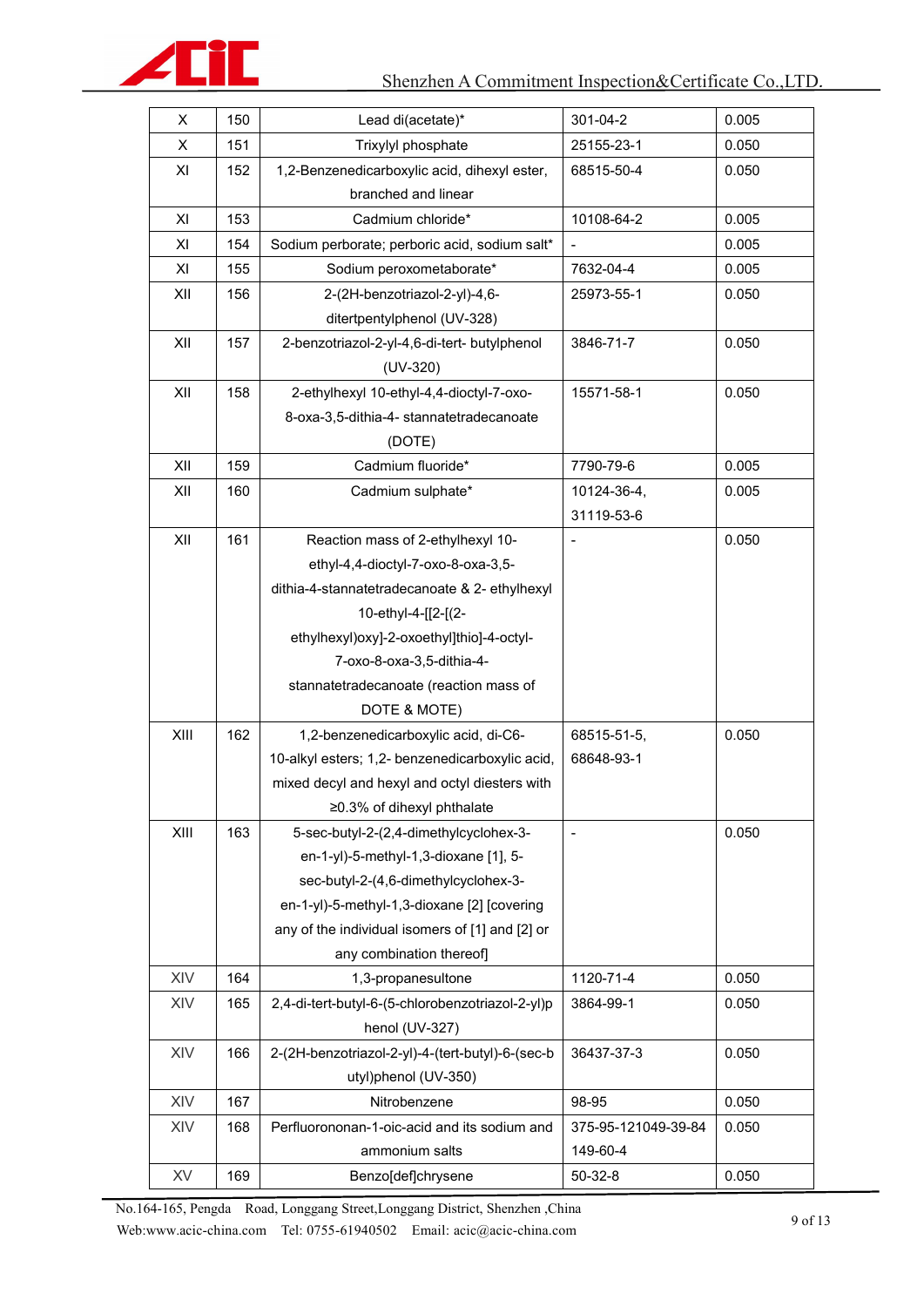

| XVI          | 170 | 4,4'-is opropylidenediphenol(bisphenol A)       | $80 - 05 - 7$        | 0.050 |
|--------------|-----|-------------------------------------------------|----------------------|-------|
| XVI          | 171 | 4-heptylphenol, branched and linear (4-HPbl)    |                      | 0.050 |
| XVI          | 172 | Nonadec afluorodec anoicacid(PFDA) and its      | 3108-42-7, 335-76-2, | 0.050 |
|              |     | sodium and ammonium salts                       | 3830-45-3            |       |
| XVI          | 173 | 4-tert-pentylphenol(PTAP)                       | 80-46-6              | 0.050 |
| XVII         | 174 | <b>PFHxS</b>                                    |                      | 0.050 |
|              |     |                                                 | 13560-89-9           | 0.050 |
| <b>XVIII</b> | 175 | Dechlorane Plus(TM)                             | 135821-74-8          |       |
|              |     |                                                 | 135821-03-3          |       |
| XVIII        | 176 | Benz[a]anthracene                               | 56-55-3              | 0.050 |
| XVIII        | 177 | cadmium nitrate                                 | 10325-94-7           | 0.050 |
| XVIII        | 178 | Cadmium carbonate                               | 513-78-0             | 0.050 |
| <b>XVIII</b> | 179 | Cadmium hydroxide                               | 21041-95-2           | 0.050 |
| <b>XVIII</b> | 180 | Chrysene                                        | 218-01-9             | 0.050 |
| XVIII        | 181 | reaction products of 1,3,4-thiadiazolidine      |                      | 0.050 |
|              |     | -2,5-dithione, formaldehyde and                 |                      |       |
|              |     | 4-heptylphenol, branched and linear (RP-HP)     |                      |       |
|              |     | [with $\geq 0.1\%$ w/w 4-heptylphenol, branched |                      |       |
|              |     | and linear]                                     |                      |       |
| XVIIII       | 182 | Benzene-1,2,4-tricarboxylic acid 1,2            | 209-008-0            | 0.050 |
|              |     | anhydride (trimellitic anhydride)               | 552-30-7             |       |
| XVIIII       | 183 | Dicyclohexyl phthalate (DCHP)                   | 201-545-9            | 0.050 |
|              |     |                                                 | 84-61-7              |       |

#### **Test Result: (Substances in the Candidate List of SVHC)**

| <b>Batch</b>             | <b>Substance Name</b> | CAS No.                  | Concentration (%) | <b>RL</b> (%) |
|--------------------------|-----------------------|--------------------------|-------------------|---------------|
| $\overline{\phantom{a}}$ | B1o-based res1n       | $\overline{\phantom{a}}$ | <b>ND</b>         |               |

#### **Notes:**

- 1.RL = Reporting Limit. All RL are based on homogenous material. ND = Not detected (lower than RL), ND is denoted on the SVHC substance.
- 2.\*The test result is based on the calculation of selected element(s) / marker(s) and to the worst-case scenario.
- 3. RL = 0.005% is evaluated for element (i.e. cobalt, arsenic, lead, chromium (VI),aluminum, zirconium, boron, strontium, zinc, antimony, titanium and barium respectively), except molybdenum RL=0.0005%, boron RL=0.0025% (only for Lead bis(tetrafluoroborate).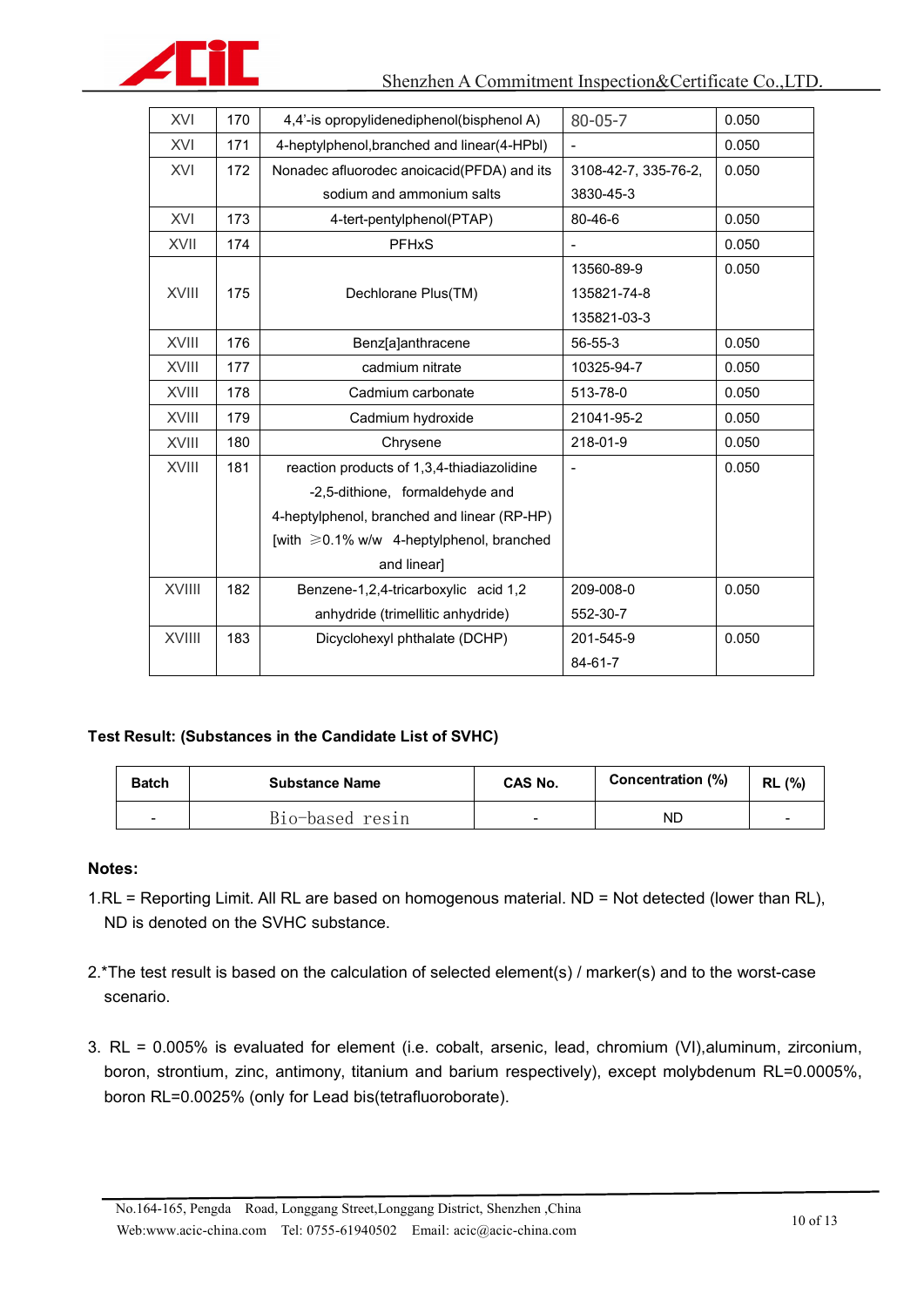

- 4.▲ On Jun 18, 2012, ECHA consolidated two entries of aluminosilicate refractory ceramic fibres and two of zirconia aluminosilicate refractory ceramic fibres in the Candidate List of SVHC for authorization published in Jan 2010 and Dec 2011 into one entry for aluminosilicate refractory ceramic fibres and one for zirconia aluminosilicate refractory ceramic fibres.
- 5. Calculated concentration of boric compounds are based on the total boron by ICP-OES.
- 6. ∆ CAS No. of diastereoisomers identified (α-HBCDD, β-HBCDD, γ-HBCDD): 134237-50-6, 134237-51-7, 134237-52-8.
- 7.  $\&$  CAS No. of Hexahydromethylphathalic anhydride, Hexahydro-4-methylphathalic anhydride, Hexahydro-1-methylphathalic anhydride, Hexahydro-3-methylphathalic anhydride: 25550-51-0, 19438-60-9, 48122-14-1, 57110-29-9; EC No. of those: 247-094-1, 243-072-0, 256-356-4, 260-566-1.
- 8. § The substance is proposed for the identification as SVHC only where it contains Michler's ketone (CAS Number: 90-94-8) or Michler's base (CAS Number: 101-61-1) ≥0.1% (w/w).
- 9. The result(s) shown is/are of the total weight of wet sample.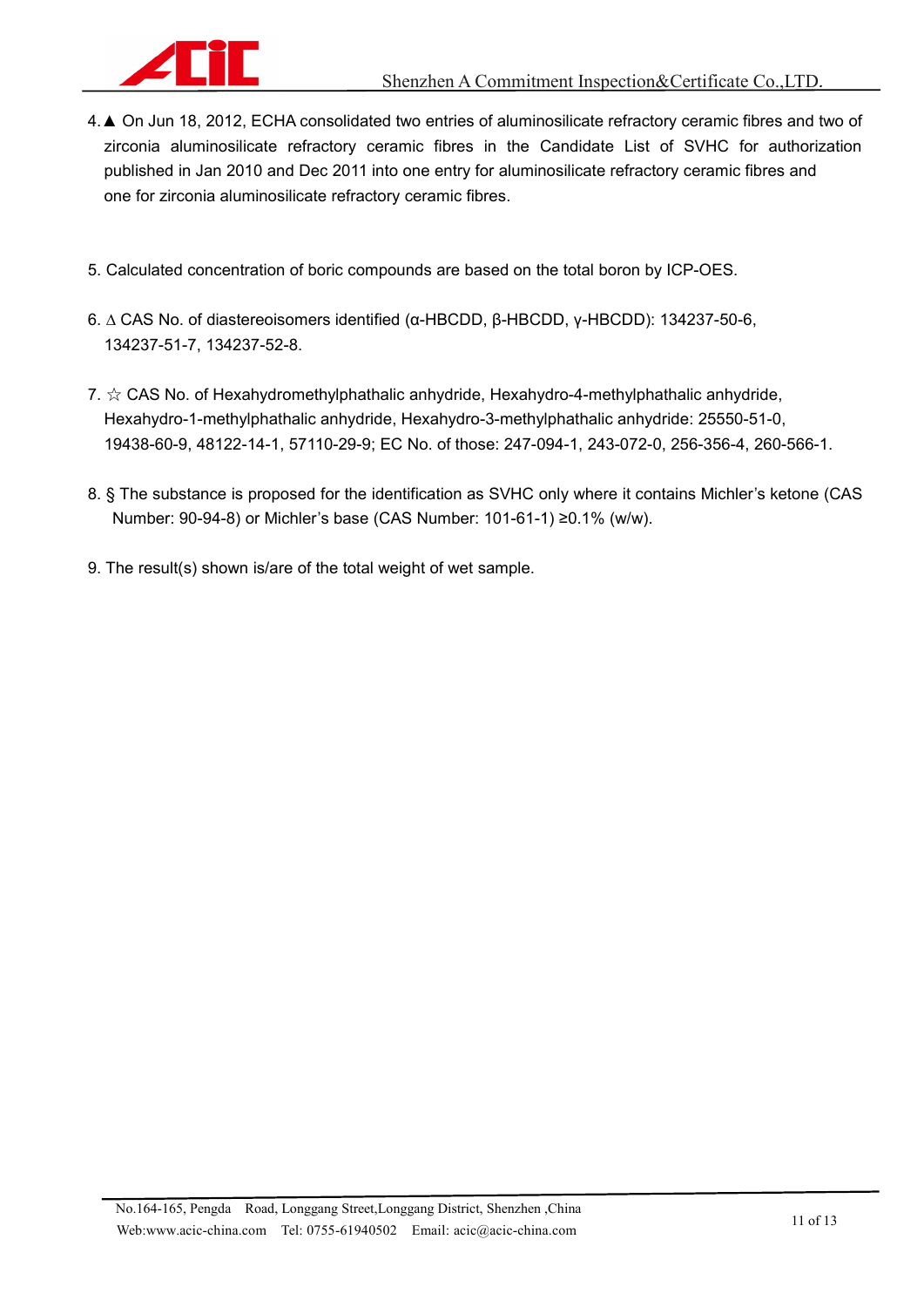

### **SVHC Testing Flow Chart**